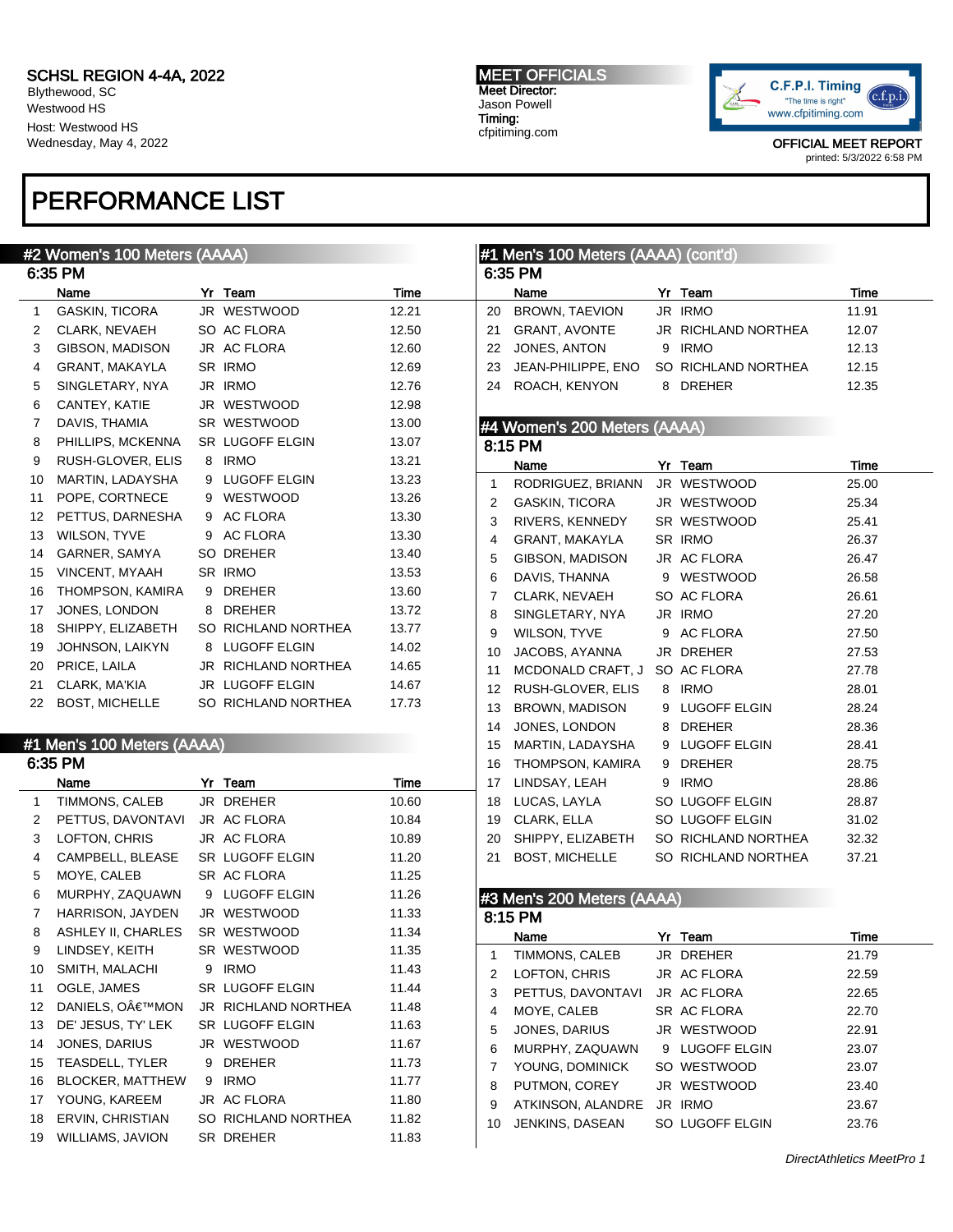Blythewood, SC Westwood HS Host: Westwood HS Wednesday, May 4, 2022

# PERFORMANCE LIST

## #3 Men's 200 Meters (AAAA) (cont'd)

|    | 8:15 PM                 |    |                     |       |
|----|-------------------------|----|---------------------|-------|
|    | Name                    | Yr | Team                | Time  |
| 11 | <b>HOUGH, JEREMIAH</b>  |    | JR LUGOFF ELGIN     | 23.96 |
| 12 | LINDSEY, KEITH          |    | SR WESTWOOD         | 23.99 |
| 13 | <b>BRANCH, DOMINICK</b> |    | SR IRMO             | 24.22 |
| 14 | <b>BROWN, TAEVION</b>   |    | JR IRMO             | 24.31 |
| 15 | WILLIAMS, JAVION        |    | SR DREHER           | 24.34 |
| 16 | <b>GRANT, AVONTE</b>    |    | JR RICHLAND NORTHEA | 24.45 |
| 17 | KOLLMANSBERGER, J       |    | SR IRMO             | 24.50 |
| 18 | REDDICK, CAMERON        |    | JR LUGOFF ELGIN     | 24.61 |
| 19 | BRANTLEY, ZAKEE         |    | <b>SR DREHER</b>    | 24.69 |
| 20 | DANIELS. O€™MON         |    | JR RICHLAND NORTHEA | 24.90 |
| 21 | <b>TEASDELL, TYLER</b>  | 9  | <b>DREHER</b>       | 24.99 |
| 22 | KELSON, NOAH            |    | SO AC FLORA         | 25.10 |
| 23 | WATKINS, ZACKERY        | JR | RICHLAND NORTHEA    | 25.14 |
| 24 | ERVIN, CHRISTIAN        |    | SO RICHLAND NORTHEA | 25.17 |

### #6 Women's 400 Meters (AAAA)

| 7:10 PM         |                                |                |                     |         |  |  |  |
|-----------------|--------------------------------|----------------|---------------------|---------|--|--|--|
|                 | Name                           |                | Yr Team             | Time    |  |  |  |
| $\mathbf{1}$    | RIVERS, KENNEDY                |                | SR WESTWOOD         | 57.89   |  |  |  |
| $\overline{2}$  | DAVIS, THANNA                  |                | 9 WESTWOOD          | 1:01.62 |  |  |  |
| 3               | BURTON, CHANIYA                |                | 7 IRMO              | 1:02.78 |  |  |  |
| 4               | GORDON, MUNIRAH                |                | JR AC FLORA         | 1:04.89 |  |  |  |
| 5               | MCDONALD CRAFT, J              |                | SO AC FLORA         | 1:04.98 |  |  |  |
| 6               | VINCENT, MYAAH                 |                | SR IRMO             | 1:05.00 |  |  |  |
| $\overline{7}$  | WILLIAMS, IMANI                |                | SR DREHER           | 1:05.56 |  |  |  |
| 8               | WRIGHT - THOMPSON JR AC FLORA  |                |                     | 1:05.98 |  |  |  |
| 9               | WOLFE, ALILAH                  |                | JR DREHER           | 1:05.99 |  |  |  |
| 10              | GLOVER, JASMINE                |                | SR LUGOFF ELGIN     | 1:06.49 |  |  |  |
| 11              | <b>BATES, TORRI</b>            |                | 9 AC FLORA          | 1:06.57 |  |  |  |
| 12 <sup>°</sup> | SUMTER, AMAIYAH                | 8              | <b>DREHER</b>       | 1:07.00 |  |  |  |
| 13              | AARONS, AYANNA-NA SO WESTWOOD  |                |                     | 1:07.13 |  |  |  |
| 14              | ROBINSON, ALEAN                |                | SO WESTWOOD         | 1:07.33 |  |  |  |
| 15              | NEWTON, CAMILLE                |                | 9 LUGOFF ELGIN      | 1:08.18 |  |  |  |
| 16              | WEAVER, JAYLA                  |                | 7 IRMO              | 1:08.30 |  |  |  |
| 17              | STOKES, JANIYAH                | $\overline{7}$ | <b>IRMO</b>         | 1:08.49 |  |  |  |
| 18              | PHILLIPS, MCKENNA              |                | SR LUGOFF ELGIN     | 1:08.76 |  |  |  |
| 19              | STEWART, NEVAEH                |                | 8 LUGOFF ELGIN      | 1:12.35 |  |  |  |
| 20              | PORTER, JORDAN                 |                | 9 RICHLAND NORTHEA  | 1:12.59 |  |  |  |
| 21              | PRICE, LAILA                   |                | JR RICHLAND NORTHEA | 1:16.96 |  |  |  |
|                 |                                |                |                     |         |  |  |  |
|                 | $U = 11.11 100 11.11 11 11 11$ |                |                     |         |  |  |  |

| #5 Men's 400 Meters (AAAA) |                 |             |       |  |  |  |
|----------------------------|-----------------|-------------|-------|--|--|--|
| 7:10 PM                    |                 |             |       |  |  |  |
|                            | Name            | Yr Team     | Time  |  |  |  |
|                            | YOUNG, DOMINICK | SO WESTWOOD | 51.93 |  |  |  |

MEET OFFICIALS Meet Director: Jason Powell Timing: cfpitiming.com



OFFICIAL MEET REPORT printed: 5/3/2022 6:58 PM

### #5 Men's 400 Meters (AAAA) (cont'd) 7:10 PM Name Yr Team Time 2 ATKINSON, ALANDRE JR IRMO 52.17 3 HOBBS, CHRIS SO WESTWOOD 52.60 4 ASHLEY II, CHARLES SR WESTWOOD 53.16 5 PUTMON, COREY JR WESTWOOD 53.32 6 JENKINS, DASEAN SO LUGOFF ELGIN 53.64 7 REESE, STERLING 9 AC FLORA 53.70 8 HOUGH, JEREMIAH JR LUGOFF ELGIN 54.07 9 HEATH, GABRIEL 9 DREHER 55.33 10 ROACH, KENYON 8 DREHER 55.47 11 WATKINS, ZACKERY JR RICHLAND NORTHEA 55.55 12 ADAMS, PRESTON JR DREHER 55.60 13 JOHNSON, ERNEST JR RICHLAND NORTHEA 55.66 14 BRANCH, DOMINICK SR IRMO 55.70 15 REDDICK, CAMERON JR LUGOFF ELGIN 55.71 16 SMITH, MARQUESS SO RICHLAND NORTHEA 55.75 17 YOUNG, KAREEM JR AC FLORA 55.90 18 WILLIAMS, GARRISON SO AC FLORA 56.71 19 WILSON, WILL 9 RICHLAND NORTHEA 56.86 20 KOLLMANSBERGER, J SR IRMO 56.98 21 KELLEY, CARROLL JR DREHER 57.36 22 BYSON, JAISHYNE SO AC FLORA 57.88 23 GAY, JACOB SO LUGOFF ELGIN 1:00.24

24 SCOTT, ZION 7 IRMO 1:03.89

### #7 Women's 800 Meters (AAAA)

|                 | 7:50 PM           |             |                 |         |  |  |  |  |  |
|-----------------|-------------------|-------------|-----------------|---------|--|--|--|--|--|
|                 | Name              |             | Yr Team         | Time    |  |  |  |  |  |
| 1               | GUSTAFSON, LYDIA  |             | JR LUGOFF ELGIN | 2:32.01 |  |  |  |  |  |
| 2               | ASHLEY, EMMA      |             | 9 WESTWOOD      | 2:32.82 |  |  |  |  |  |
| 3               | GALLAGHER, KRISTI |             | SR LUGOFF ELGIN | 2:33.46 |  |  |  |  |  |
| 4               | JENKINS, LILY     |             | JR IRMO         | 2:36.44 |  |  |  |  |  |
| 5               | BURTON, CHANIYA   | $7^{\circ}$ | <b>IRMO</b>     | 2:38.00 |  |  |  |  |  |
| 6               | SWAIM, JULIET     |             | JR AC FLORA     | 2:38.43 |  |  |  |  |  |
| $\overline{7}$  | BURDICK, CARINA   |             | SR IRMO         | 2:38.98 |  |  |  |  |  |
| 8               | GANTT, LOLA       | 9           | <b>IRMO</b>     | 2:40.00 |  |  |  |  |  |
| 9               | MILLER, OLIVIA    |             | JR AC FLORA     | 2:42.32 |  |  |  |  |  |
| 10              | LANGLEY, RACHEL   |             | SO DREHER       | 2:46.57 |  |  |  |  |  |
| 11              | BOYD, GAYLE       |             | SO DREHER       | 2:47.61 |  |  |  |  |  |
| 12 <sup>°</sup> | GLOVER, JASMINE   |             | SR LUGOFF ELGIN | 2:48.00 |  |  |  |  |  |
| 13              | SHEORN, SARAH     |             | JR LUGOFF ELGIN | 2:49.00 |  |  |  |  |  |
| 14              | CONTE, LYDIA      |             | SR DREHER       | 2:50.48 |  |  |  |  |  |
| 15              | SCHALLER, ANNELIE | 9           | <b>DREHER</b>   | 2:50.75 |  |  |  |  |  |
| 16              | DARBY, LAURA      |             | 9 AC FLORA      | 2:55.00 |  |  |  |  |  |
| 17              | COLEMAN, AMIRA    |             | 9 WESTWOOD      | 2:59.07 |  |  |  |  |  |
| 18              | ROBERTSON, MAYAH  |             | 9 WESTWOOD      | 3:10.19 |  |  |  |  |  |
|                 |                   |             |                 |         |  |  |  |  |  |

DirectAthletics MeetPro 2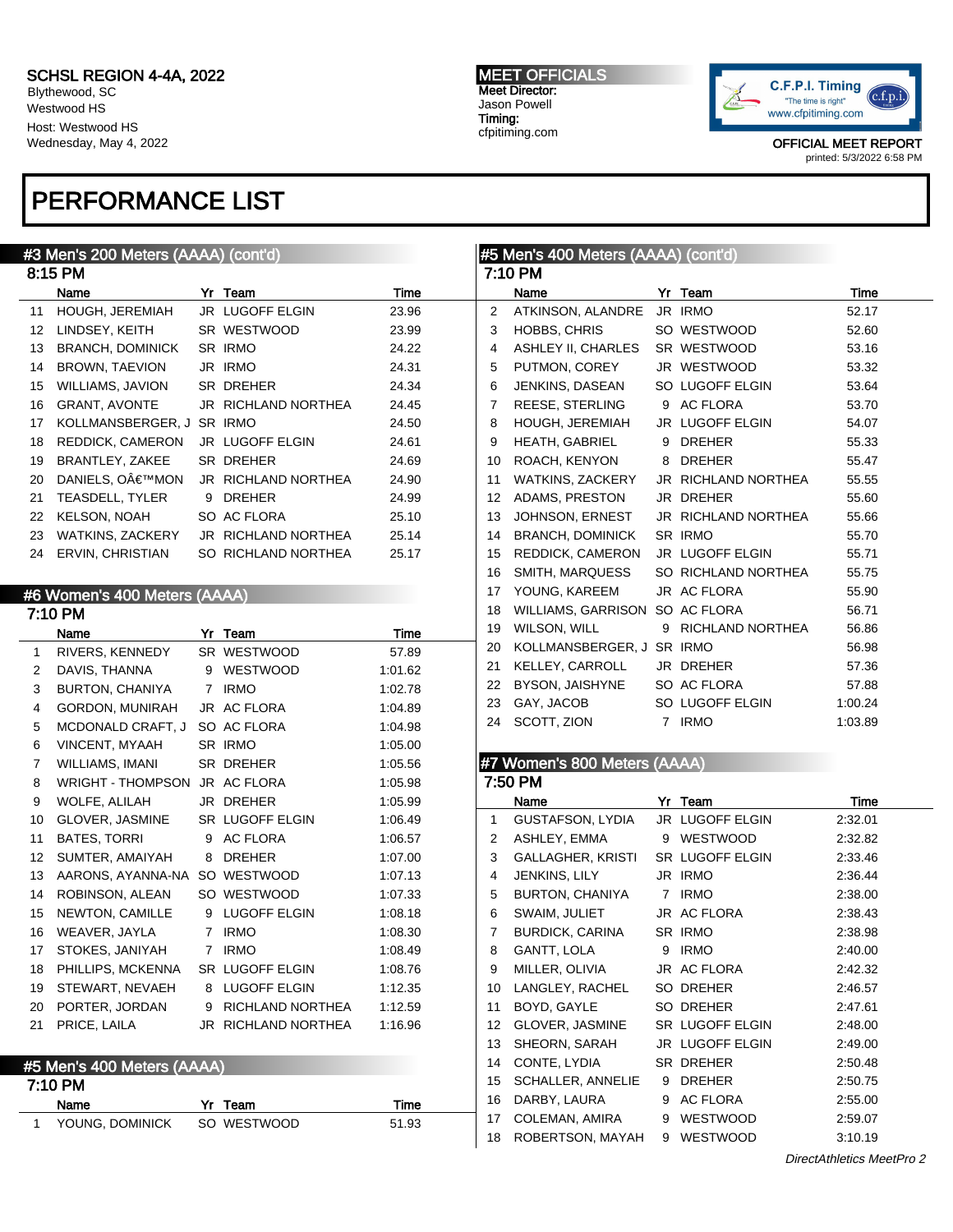Blythewood, SC Westwood HS Host: Westwood HS Wednesday, May 4, 2022

# PERFORMANCE LIST

#### MEET OFFICIALS Meet Director: Jason Powell Timing: cfpitiming.com



| #8 Men's 800 Meters (AAAA) |                                |  |                     |         | #10 Women's 1600 Meters (AAAA) (cont'd) |                                |  |                     |          |
|----------------------------|--------------------------------|--|---------------------|---------|-----------------------------------------|--------------------------------|--|---------------------|----------|
|                            | 7:50 PM                        |  |                     |         |                                         | 6:50 PM                        |  |                     |          |
|                            | Name                           |  | Yr Team             | Time    |                                         | Name                           |  | Yr Team             | Time     |
| 1                          | TYNDALL, WILLIAM               |  | JR WESTWOOD         | 1:58.50 | 18                                      | SILVA PULIDO, CARO             |  | JR RICHLAND NORTHEA | 7:16.40  |
| 2                          | KOLOWITH, SAM                  |  | JR DREHER           | 2:00.25 | 19                                      | MITCHELL, KENNEDI              |  | JR RICHLAND NORTHEA | 7:37.61  |
| 3                          | KOUMAS, QUINN                  |  | 9 LUGOFF ELGIN      | 2:09.11 |                                         |                                |  |                     |          |
| 4                          | STRICKLAND, BRYCE              |  | SR WESTWOOD         | 2:09.13 |                                         | #11 Men's 1600 Meters (AAAA)   |  |                     |          |
| 5                          | RISHER, JACE                   |  | JR WESTWOOD         | 2:09.89 |                                         | 6:50 PM                        |  |                     |          |
| 6                          | BLACKWELDER, JC                |  | SO AC FLORA         | 2:10.00 |                                         | Name                           |  | Yr Team             | Time     |
| 7                          | MILLER, DUTTON                 |  | SO AC FLORA         | 2:10.00 | 1                                       | KOLOWITH, SAM                  |  | JR DREHER           | 4:18.55  |
| 8                          | HENDERSON, CADEN               |  | SR WESTWOOD         | 2:10.59 | 2                                       | TYNDALL, WILLIAM               |  | JR WESTWOOD         | 4:34.92  |
| 9                          | <b>BURGE, TRISTAN</b>          |  | JR IRMO             | 2:10.85 | 3                                       | JONES, LIAM                    |  | JR DREHER           | 4:37.38  |
| 10                         | TIPTON, DYLAN                  |  | SO DREHER           | 2:11.87 | 4                                       | MILLER, DUTTON                 |  | SO AC FLORA         | 4:44.09  |
| 11                         | HOLLIDAY, JAMES                |  | JR IRMO             | 2:12.51 | 5                                       | <b>KECK, AIDEN</b>             |  | JR WESTWOOD         | 4:44.15  |
| 12                         | <b>WHITEHOUSE, BRICE</b>       |  | JR LUGOFF ELGIN     | 2:12.73 | 6                                       | HOLLIDAY, JAMES                |  | JR IRMO             | 4:46.31  |
| 13                         | FIGUEROA, JOVAN                |  | SR IRMO             | 2:14.23 | 7                                       | BLACKWELDER, JC                |  | SO AC FLORA         | 4:47.24  |
| 14                         | <b>BROWN, CORDELL</b>          |  | SO RICHLAND NORTHEA | 2:15.16 | 8                                       | DIAZ, IVAN                     |  | JR DREHER           | 4:49.27  |
| 15                         | <b>BUNDY, NICHOLAS</b>         |  | JR DREHER           | 2:18.47 | 9                                       | CARDOZA, TRENTEN               |  | SO LUGOFF ELGIN     | 4:52.00  |
| 16                         | THOMPSON, GAVIN                |  | JR LUGOFF ELGIN     | 2:18.66 | 10                                      | FIGUEROA, JOVAN                |  | SR IRMO             | 4:56.82  |
| 17                         | JEAN-PHILIPPE, ENO             |  | SO RICHLAND NORTHEA | 2:20.30 | 11                                      | EBERLIN, JOE                   |  | JR WESTWOOD         | 4:56.90  |
| 18                         | DAY, COLIN                     |  | JR AC FLORA         | 2:20.74 | 12                                      | <b>BURGE, TRISTAN</b>          |  | JR IRMO             | 4:57.75  |
| 19                         | WENDLAND, JONAH                |  | JR IRMO             | 2:21.53 | 13                                      | WENDLAND, JONAH                |  | JR IRMO             | 5:01.32  |
| 20                         | BETTETE, BLAKE                 |  | 8 RICHLAND NORTHEA  | 2:22.84 | 14                                      | CRAMER, HEIDT                  |  | SO AC FLORA         | 5:03.67  |
| 21                         | SMITH, KALEB                   |  | 9 AC FLORA          | 2:23.50 | 15                                      | LINDLER, ORIE                  |  | SR AC FLORA         | 5:04.72  |
| 22                         | THORNTON, DEREK "              |  | 9 LUGOFF ELGIN      | 2:26.26 | 16                                      | <b>BUNDY, NICHOLAS</b>         |  | JR DREHER           | 5:08.05  |
| 23                         | HUMPHRIES, SAM                 |  | SO DREHER           | 2:27.67 | 17                                      | <b>WHITEHOUSE, BRICE</b>       |  | JR LUGOFF ELGIN     | 5:08.97  |
| 24                         | JONES, XAVIER                  |  | SO RICHLAND NORTHEA | 2:28.62 | 18                                      | <b>HARKLESS, JAYLEN</b>        |  | JR WESTWOOD         | 5:20.97  |
|                            |                                |  |                     |         | 19                                      | GIBSON, ANTHONY                |  | SO LUGOFF ELGIN     | 5:32.97  |
|                            | #10 Women's 1600 Meters (AAAA) |  |                     |         | 20                                      | THOMPSON, GAVIN                |  | JR LUGOFF ELGIN     | 5:33.24  |
|                            | 6:50 PM                        |  |                     |         | 21                                      | FAMUYIDE, ADELOLA              |  | SO RICHLAND NORTHEA | 5:38.39  |
|                            | Name                           |  | Yr Team             | Time    | 22                                      | BETETTE, JACKSON               |  | JR RICHLAND NORTHEA | 5:48.15  |
| $\mathbf{1}$               | ASHLEY, EMMA                   |  | 9 WESTWOOD          | 5:39.54 | 23                                      | FERRIS, WESLEY                 |  | JR RICHLAND NORTHEA | 5:48.67  |
| 2                          | SHAVER, JUDITH                 |  | JR AC FLORA         | 5:42.96 |                                         |                                |  |                     |          |
| 3                          | <b>BURDICK, CARINA</b>         |  | SR IRMO             | 5:52.20 |                                         | #12 Women's 3200 Meters (AAAA) |  |                     |          |
| 4                          | HANE, FRANCES                  |  | SR AC FLORA         | 5:54.05 |                                         | 8:30 PM                        |  |                     |          |
| 5                          | <b>GALLAGHER, KRISTI</b>       |  | SR LUGOFF ELGIN     | 5:54.94 |                                         | Name                           |  | Yr Team             | Time     |
| 6                          | WALKER, BETH                   |  | SR DREHER           | 5:56.42 | $\mathbf{1}$                            | <b>GORDON, MUNIRAH</b>         |  | JR AC FLORA         | 11:45.42 |
| 7                          | MILLER, OLIVIA                 |  | JR AC FLORA         | 5:58.08 | 2                                       | <b>BURDICK, CARINA</b>         |  | SR IRMO             | 12:00.00 |
| 8                          | DARGAN, EMORY                  |  | 9 AC FLORA          | 6:03.00 | 3                                       | JENKINS, LILY                  |  | JR IRMO             | 12:00.00 |
| 9                          | JENKINS, LILY                  |  | JR IRMO             | 6:04.32 | 4                                       | CHARLTON, EMMA                 |  | SR DREHER           | 12:20.22 |
| 10                         | CHARLTON, EMMA                 |  | SR DREHER           | 6:04.73 | 5                                       | HALL, ELLIE                    |  | JR IRMO             | 12:25.61 |
| 11                         | WEINKLE, NAJA                  |  | SO DREHER           | 6:11.78 | 6                                       | SHAVER, JUDITH                 |  | JR AC FLORA         | 12:54.24 |
| 12                         | HOAGLAND, EVA                  |  | SO LUGOFF ELGIN     | 6:14.52 | 7                                       | HANE, FRANCES                  |  | SR AC FLORA         | 13:00.41 |
| 13                         | BEVERLY, MARY "LUC             |  | 9 LUGOFF ELGIN      | 6:25.75 | 8                                       | DARGAN, EMORY                  |  | 9 AC FLORA          | 13:08.01 |
| 14                         | BILLS, ZOE                     |  | JR LUGOFF ELGIN     | 6:26.00 | 9                                       | WALKER, BETH                   |  | SR DREHER           | 13:12.21 |
| 15                         | CONTE, LYDIA                   |  | SR DREHER           | 6.33.34 | 10                                      | HOAGLAND, EVA                  |  | SO LUGOFF ELGIN     | 13:25.20 |
| 16                         | HALL, ELLIE                    |  | JR IRMO             | 6:56.92 | 11                                      | WEINKLE, NAJA                  |  | SO DREHER           | 13:41.52 |
| 17                         | <b>TOBIAS, FAITH</b>           |  | JR WESTWOOD         | 7:03.01 |                                         |                                |  |                     |          |
|                            |                                |  |                     |         |                                         |                                |  |                     |          |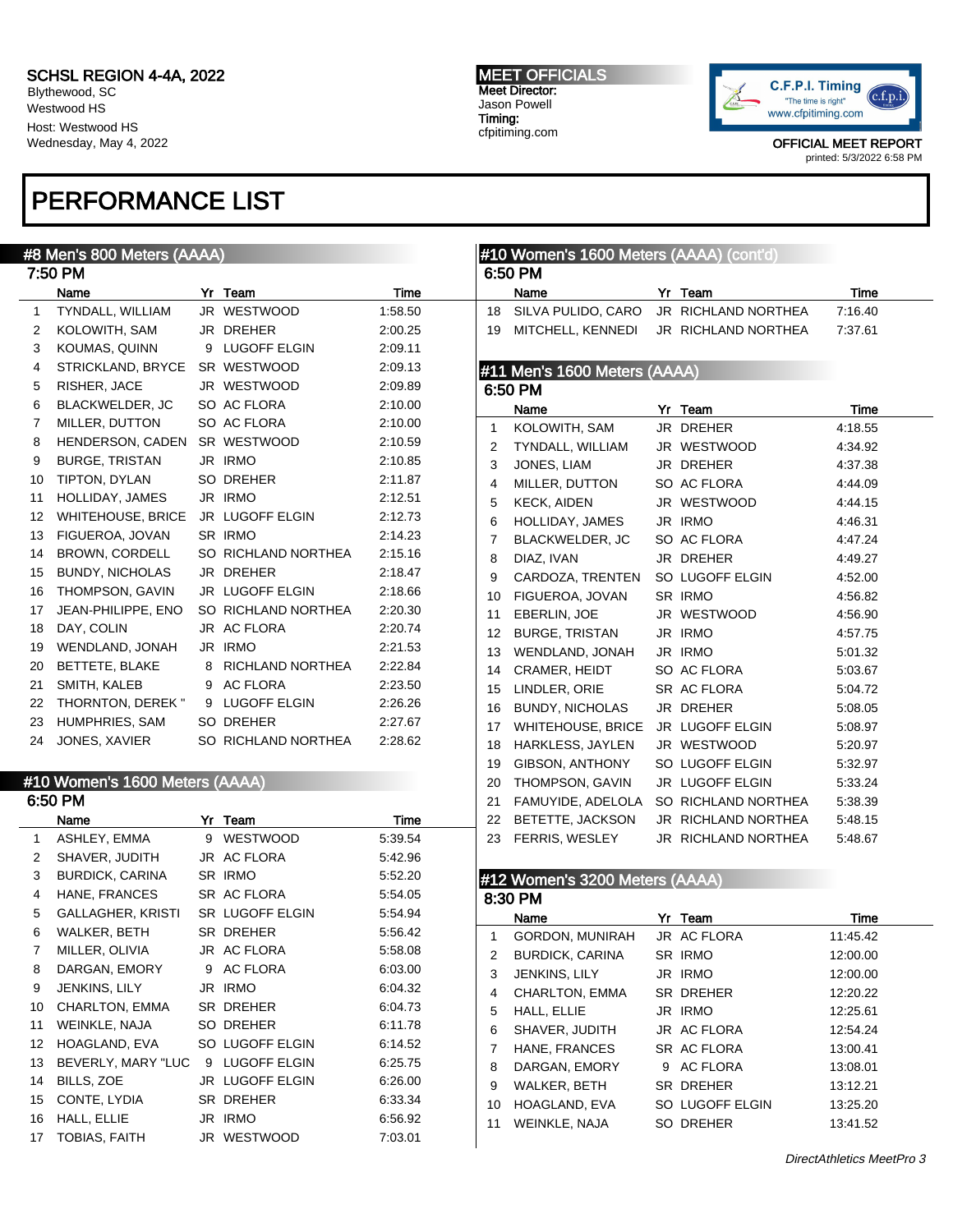Blythewood, SC Westwood HS Host: Westwood HS Wednesday, May 4, 2022

# PERFORMANCE LIST

#### #12 Women's 3200 Meters (AAAA) (cont'd) 8:30 PM Name **Yr Team Yr Team** Time 12 BEVERLY, MARY "LUC 9 LUGOFF ELGIN 13:50.00 13 SHEORN, SARAH JR LUGOFF ELGIN 13:52.00 14 PEAKE, KYNDALL 9 LUGOFF ELGIN 14:35.00 15 TOBIAS, FAITH JR WESTWOOD 15:15.32 16 HUMPHREY, LUCIA 9 DREHER 15:41.34 #13 Men's 3200 Meters (AAAA) 8:30 PM Name **Yr Team Yr Team** Time 1 FUGE, ZACHARY 7 IRMO 13.00 2 KOLOWITH, SAM JR DREHER 9:15.82 3 JONES, LIAM JR DREHER 10:03.03 4 WENDLAND, JONAH JR IRMO 10:20.09 5 KECK, AIDEN JR WESTWOOD 10:21.25 6 DIAZ, IVAN JR DREHER 10:25.51 7 EBERLIN, JOE JR WESTWOOD 10:30.16 8 MILLER, DUTTON SO AC FLORA 10:42.33 9 CRAMER, HEIDT SO AC FLORA 10:46.30 10 CARDOZA, TRENTEN SO LUGOFF ELGIN 10:47.51 11 LINDLER, ORIE SR AC FLORA 10:50.88 12 WALSH, PATRICK JR DREHER 10:50.91 13 FIGUEROA, RICKSON 9 IRMO 11:25.61 14 DAY, COLIN JR AC FLORA 11:45.53 15 CHERRY, MASON JR LUGOFF ELGIN 11:55.80 16 APPLEGATE, HAYDEN 8 IRMO 12:18.44 17 TEAGUE, ALEX SR WESTWOOD 12:39.29 18 GIBSON, ANTHONY SO LUGOFF ELGIN 12:40.01 19 RUST, JAKE 7 LUGOFF ELGIN 13:03.00 20 HAMNER, RYAN JR RICHLAND NORTHEA 13:39.50 21 FERRIS, WESLEY JR RICHLAND NORTHEA 14:21.57 22 COMPTON, RAINER AC FLORA NT 23 COMPTON, RAINER AC FLORA NT #34 Women's 100m Hurdles (AAAA) 6:10 PM #34 Women's 100m Hurdles (AAAA) (cont'd) 6:10 PM Name **Yr Team Yr Team** Time 9 MINDER, JOYANNA 8 IRMO 19.93 10 HOBSON, TERYN 7 LUGOFF ELGIN 19.98 11 HODGE-LEWIS, SANY SO WESTWOOD 20.17 12 ALEXANDER, CAYLEE 8 IRMO 20.26 13 GANTT, LOLA 9 IRMO 20.52 14 FELDER, MARLONDA JR LUGOFF ELGIN 21.60 #35 Men's 110m Hurdles (AAAA) 6:10 PM Name **Yr** Team Time 1 EPPS, DAVID JR DREHER 15.06 2 BROWN, RASHAAD SR DREHER 15.74 3 GOODWIN, TRENTON SO DREHER 16.80 4 BACKSTROM, JOHNA JR WESTWOOD 16.90 5 CROXTON, RILEY SO DREHER 17.21 6 FULWOOD, DANIEL SR LUGOFF ELGIN 17.28 7 FRANKLIN, JAYLEN SR WESTWOOD 17.43 8 MITCHELL, DETRELL SR RICHLAND NORTHEA 17.57 9 TERRY, CUPID SR RICHLAND NORTHEA 17.66 10 KEGLER, ZAVIER SR WESTWOOD 17.85 11 JOHNSON, JACIYAH 9 AC FLORA 17.90 12 THIGPEN, IVORY SO WESTWOOD 17.90 13 THOMAS MURPHY, EL SO LUGOFF ELGIN 18.37 14 PICKEL, ADEN JR AC FLORA 19.97 15 MOORER, JAYDEN 9 AC FLORA 20.10 16 SCOTT, CHRISTOPHE 9 LUGOFF ELGIN 20.92 17 PARNELL, EDDIE SR LUGOFF ELGIN 20.93 #36 Women's 400m Hurdles (AAAA) 7:25 PM Name **Yr** Team **Time** 1 RODRIGUEZ, BRIANN JR WESTWOOD 1:02.48 2 GIBSON, MADISON JR AC FLORA 1:13.60 3 SAMUEL, JA' MIAH 9 WESTWOOD 1:15.30 4 MOSS, CHLOE 9 DREHER 1:15.81

|   | Name                  | Yr | Team            | Time  |  |  |  |
|---|-----------------------|----|-----------------|-------|--|--|--|
| 1 | RODRIGUEZ, BRIANN     |    | JR WESTWOOD     | 14.31 |  |  |  |
| 2 | <b>WELLS, TAYLOR</b>  |    | SO LUGOFF ELGIN | 17.37 |  |  |  |
| 3 | DINGLE, JUMORI        |    | SO DREHER       | 17.79 |  |  |  |
| 4 | LUCAS, LAYLA          |    | SO LUGOFF ELGIN | 18.37 |  |  |  |
| 5 | MOSS, CHLOE           | 9  | <b>DREHER</b>   | 18.85 |  |  |  |
| 6 | SAMUEL, JA' MIAH      | 9  | WESTWOOD        | 19.59 |  |  |  |
|   | PARKER, RACHAEL       | 8  | <b>IRMO</b>     | 19.64 |  |  |  |
| 8 | <b>GREEN, MALAIKA</b> | 9  | <b>WESTWOOD</b> | 19.81 |  |  |  |

DirectAthletics MeetPro 4

5 WELLS, TAYLOR SO LUGOFF ELGIN 1:16.01 6 HOBSON, TERYN 7 LUGOFF ELGIN 1:16.47 7 PARKER, RACHAEL 8 IRMO 1:17.40 8 GANTT, LOLA 9 IRMO 1:19.60 9 MINDER, JOYANNA 8 IRMO 1:20.00 10 ALEXANDER, CAYLEE 8 IRMO 1:20.40 11 WILLIAMS, JOHANNA 8 LUGOFF ELGIN 1:26.23 12 GUIDO, ISABELLA 9 DREHER 1:27.80 13 HODGE-LEWIS, SANY SO WESTWOOD 1:30.58

#### MEET OFFICIALS Meet Director: Jason Powell Timing: cfpitiming.com

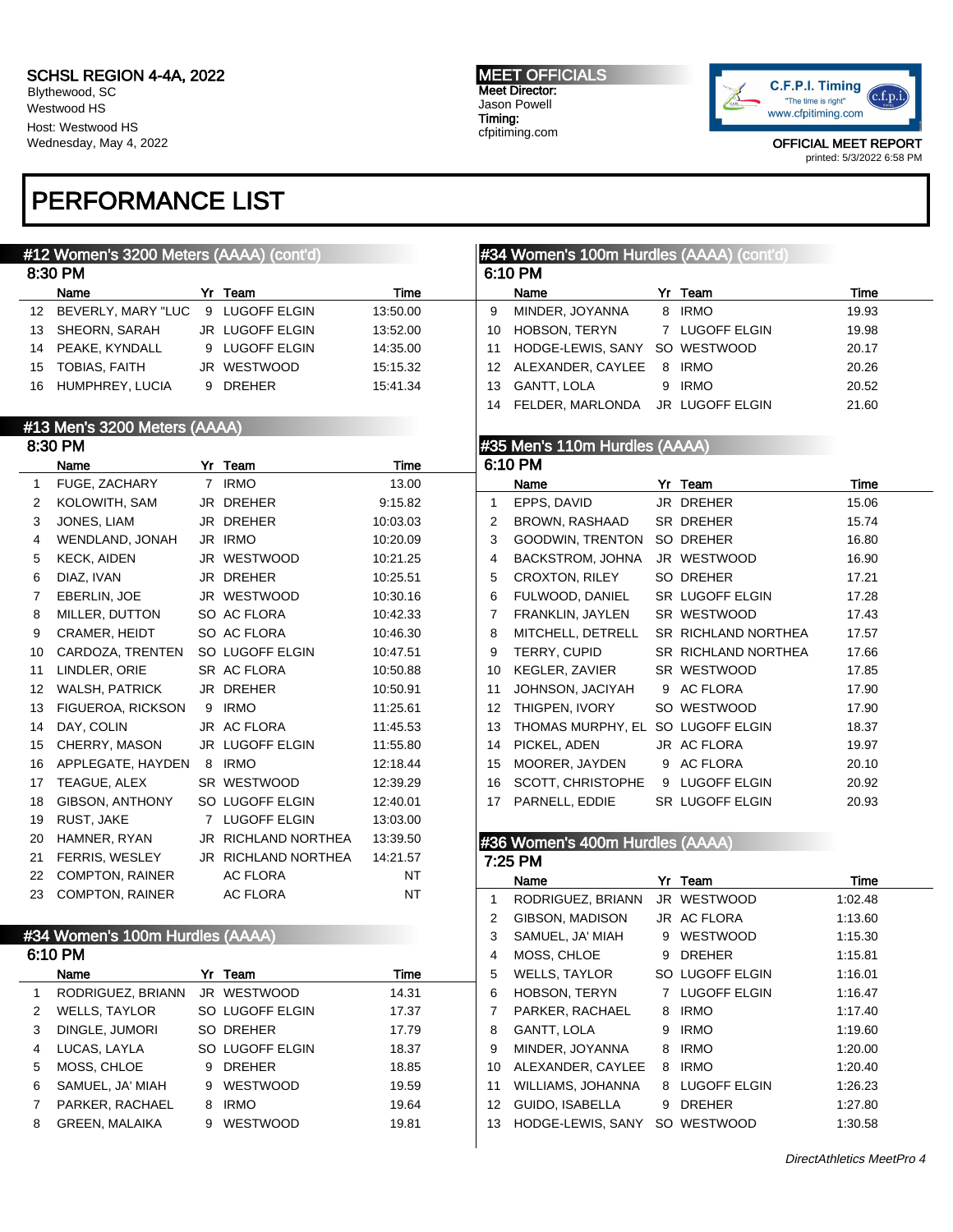Blythewood, SC Westwood HS Host: Westwood HS Wednesday, May 4, 2022

7:25 PM

7:25 PM

# PERFORMANCE LIST

#### #36 Women's 400m Hurdles (AAAA) (cont'd) Name Yr Team Time 14 BILLS, ZOE JR LUGOFF ELGIN 1:33.86 #37 Men's 400m Hurdles (AAAA) Name **Yr** Team Time 1 BACKSTROM, JOHNA JR WESTWOOD 57.72 2 EPPS, DAVID JR DREHER 59.20 3 CROXTON, RILEY SO DREHER 1:00.80 #30 Women's 4 x 400m Relay (AAAA) 8:50 PM Team Time 1 WESTWOOD (A) 3:56.97 2 IRMO (B) 4:28.16 3 LUGOFF ELGIN (A) 4:28.44 4 AC FLORA (A) 4:31.00 5 DREHER (A) 4:32.27 #31 Men's 4 x 400m Relay (AAAA) 8:50 PM Team Time 1 WESTWOOD (A) 3:28.76 2 AC FLORA (A) 3:41.34 3 DREHER (A) 3:44.32 cfpitiming.com printed: 5/3/2022 6:58 PM

MEET OFFICIALS Meet Director: Jason Powell Timing:

4 LUGOFF ELGIN (A) 3:46.00 5 RICHLAND NORTHEAST (A) 3:47.59 6 IRMO (A) 4:00.31

Team Time

#32 Women's 4 x 800m Relay (AAAA)

| 4              | JOHNSON, JACIYAH                  | 9 AC FLORA                 | 1:01.70 |
|----------------|-----------------------------------|----------------------------|---------|
| 5              | <b>BROWN, RASHAAD</b>             | SR DREHER                  | 1:01.93 |
| 6              | TERRY, CUPID                      | SR RICHLAND NORTHEA        | 1:02.50 |
| $\overline{7}$ | FRANKLIN, JAYLEN                  | SR WESTWOOD                | 1:03.40 |
| 8              | KEGLER, ZAVIER                    | SR WESTWOOD                | 1:05.81 |
| 9              | MITCHELL, DETRELL                 | <b>SR RICHLAND NORTHEA</b> | 1:06.15 |
| 10             | SCOTT, CHRISTOPHE                 | 9 LUGOFF ELGIN             | 1:07.51 |
| 11             | FULWOOD, DANIEL                   | <b>SR LUGOFF ELGIN</b>     | 1:08.14 |
| 12             | THIGPEN, IVORY                    | SO WESTWOOD                | 1:09.40 |
| 13             | CRAFT. JAKE                       | 9 DREHER                   | 1:09.97 |
| 14             | THOMAS MURPHY, EL SO LUGOFF ELGIN |                            | 1:10.03 |
| 15             | PERRY, JAYLEN                     | JR RICHLAND NORTHEA        | 1:10.55 |
| 16             | PICKEL, ADEN                      | JR AC FLORA                | 1:13.00 |
| 17             | WEBB, WILLIAM                     | 8 LUGOFF ELGIN             | 1:14.55 |
| 18             | MOORER, JAYDEN                    | 9 AC FLORA                 | 1:23.00 |

| $\overline{A}$ | 1011011                           |                     | $\Lambda$ $\Lambda$ $\Lambda$ |                                           |          |
|----------------|-----------------------------------|---------------------|-------------------------------|-------------------------------------------|----------|
|                | Team                              |                     | Time                          | Team                                      | Time     |
|                | 5:55 PM                           |                     |                               | 5:30 PM                                   |          |
|                |                                   |                     |                               | $#33$ Men's $4 \times 800$ m Relay (AAAA) |          |
|                | #28 Women's 4 x 100m Relay (AAAA) |                     |                               |                                           |          |
|                |                                   |                     |                               |                                           |          |
| 19             | GIVENS, JULIUS                    | 9 AC FLORA          | 1:25.21                       | DREHER (A)<br>5                           | 11:37.90 |
| 18             | MOORER, JAYDEN                    | 9 AC FLORA          | 1:23.00                       | WESTWOOD (A)<br>4                         | 11:29.04 |
|                |                                   |                     |                               | LUGOFF ELGIN (A)                          | 11:03.01 |
| 17             | WEBB, WILLIAM                     | 8 LUGOFF ELGIN      | 1:14.55                       |                                           |          |
| 16             | PICKEL, ADEN                      | JR AC FLORA         | 1:13.00                       | IRMO (A)                                  | 10:53.36 |
|                | 15 PERRY, JAYLEN                  | JR RICHLAND NORTHEA | 1.10.55                       | AC FLORA (A)                              | 10:47.13 |

5:30 PM

| IRMO (A)<br>AC FLORA (A)<br>2<br>LUGOFF ELGIN (A)<br>3<br>WESTWOOD (A)<br>4<br>DREHER (A)<br>5<br>RICHLAND NORTHEAST (A)<br>6 | 49.91<br>50.33<br>51.20<br>51.35<br>51.63<br>56.58 | WESTWOOD (A)<br>IRMO (A)<br>2<br>3<br>DREHER (A)<br>AC FLORA (A)<br>4<br>LUGOFF ELGIN (A)<br>5 | 8:13.91<br>8:45.06<br>8:50.19<br>8:55.12<br>9:05.03 |
|-------------------------------------------------------------------------------------------------------------------------------|----------------------------------------------------|------------------------------------------------------------------------------------------------|-----------------------------------------------------|
| #29 Men's 4 x 100m Relay (AAAA)<br>5:55 PM<br>Team                                                                            | Time                                               | #24 Women's High Jump (AAAA)<br>5:00 PM<br>Yr Team<br>Name                                     | <b>Mark</b>                                         |
| AC FLORA (A)                                                                                                                  | 42.18                                              | JOHNSON, RAVEN<br>JR WESTWOOD                                                                  | 5'2"                                                |
| DREHER (A)<br>2                                                                                                               | 43.02                                              | GARNER, SAMYA<br>SO DREHER<br>2                                                                | 4' 10"                                              |
| WESTWOOD (A)<br>3                                                                                                             | 43.53                                              | JOHNSON, LAIKYN<br>8 LUGOFF ELGIN<br>3<br>JR DREHER<br>MOYD, AUSHA                             | 4' 8''<br>4' 8''                                    |
| LUGOFF ELGIN (A)<br>4                                                                                                         | 43.98                                              | 4<br><b>BATES, TORRI</b><br>9 AC FLORA<br>5                                                    | 4' 4''                                              |
| RICHLAND NORTHEAST (A)<br>5                                                                                                   | 44.69                                              | 6<br><b>WRIGHT - THOMPSON</b><br>JR AC FLORA                                                   | 4' 4''                                              |
| IRMO (A)<br>6.                                                                                                                | 45.21                                              | JONES, MIA<br>9 DREHER                                                                         | 4' 4''                                              |
|                                                                                                                               |                                                    |                                                                                                |                                                     |



OFFICIAL MEET REPORT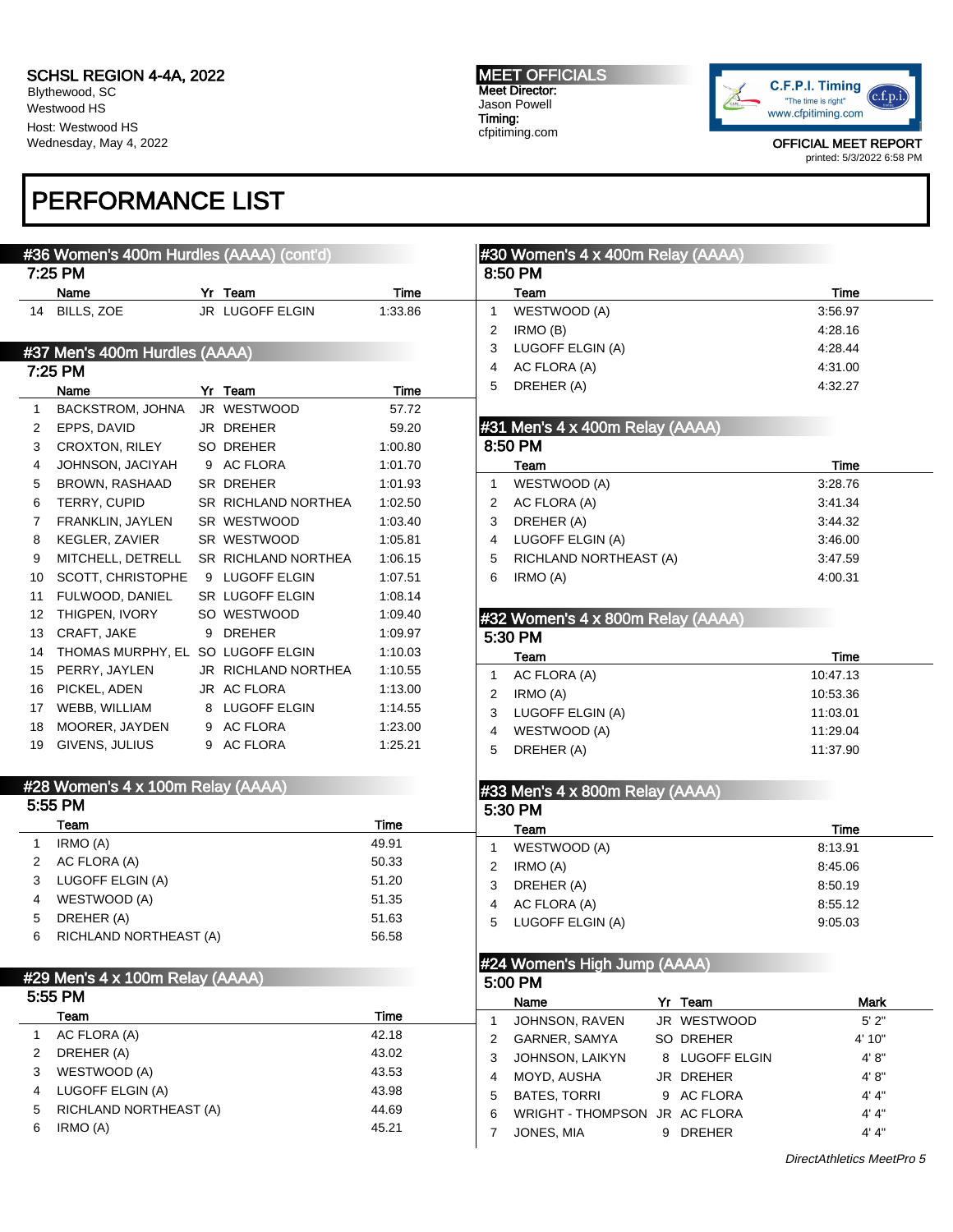Blythewood, SC Westwood HS Host: Westwood HS Wednesday, May 4, 2022

# PERFORMANCE LIST

### #24 Women's High Jump (AAAA) (cont'd)

|    | 5:00 PM           |                |             |
|----|-------------------|----------------|-------------|
|    | Name              | Yr Team        | <b>Mark</b> |
| 8  | HOWELL, JORDYN    | SO DREHER      | 4' 4''      |
| 9  | POPE, CORTNAE     | JR WESTWOOD    | 4' 4''      |
| 10 | NEWTON, CAMILLE   | 9 LUGOFF ELGIN | 4'2"        |
| 11 | LOGAN, GENESIS    | 9 AC FLORA     | 4'2"        |
|    | 12 DARBY, LAURA   | 9 AC FLORA     | 4'2"        |
| 13 | FRANCO, NAOMI     | SR IRMO        | 4'2"        |
| 14 | STOKES, CHRISTINA | SR WESTWOOD    | 4'0''       |

#### #25 Men's High Jump (AAAA)  $5.00 \text{ m}$

|                 | 3.UU PM                          |    |                 |             |
|-----------------|----------------------------------|----|-----------------|-------------|
|                 | Name                             | Yr | Team            | <b>Mark</b> |
| 1               | DONALD, KHALIL                   |    | SR WESTWOOD     | 6'0''       |
| 2               | HIRES, MARVIN                    |    | SR DREHER       | 5' 10"      |
| 3               | MAXWELL TIMMS, SA                |    | SO AC FLORA     | 5' 8''      |
| 4               | JENNINGS, JEREMIAH               |    | SR WESTWOOD     | 5' 8''      |
| 5               | SPENCER, JAELIN                  |    | JR WESTWOOD     | 5' 8''      |
| 6               | KOLLMANSBERGER, J                |    | SR IRMO         | 5' 8''      |
| $\overline{7}$  | SMITH, JEREMIAH                  |    | SO AC FLORA     | 5'6''       |
| 8               | WOODARD, COREY                   |    | JR AC FLORA     | 5'6''       |
| 9               | ALEXANDER, CALEB                 |    | JR IRMO         | 5'6''       |
| 10              | TEJADA, JASIAH                   |    | SO AC FLORA     | 5' 4"       |
| 11              | ROWAN, KAPRICE                   |    | JR WESTWOOD     | 5'2"        |
| 12 <sup>°</sup> | BENSON, JEREMIAH                 |    | 9 LUGOFF ELGIN  | 5'2"        |
| 13              | GOLDEN, KRISTIAN                 |    | SO LUGOFF ELGIN | 5'2"        |
| 14              | KELLEY, CARROLL                  |    | JR DREHER       | 5'2"        |
| 15              | CAMPBELL, BLEASE SR LUGOFF ELGIN |    |                 | 5'2"        |
| 16              | ADAMS, PRESTON                   |    | JR DREHER       | 5'0''       |
| 17              | DARBY, LEMUEL                    |    | SO DREHER       | 5'0''       |
| 18              | QUICK-STREETER, SE               |    | <b>WESTWOOD</b> | <b>NM</b>   |
| 19              | QUICK-STREETER, SE               |    | WESTWOOD        | <b>NM</b>   |

### #26 Women's Pole Vault (AAAA)

|   | 5:00 PM |                              |   |                        |       |  |  |
|---|---------|------------------------------|---|------------------------|-------|--|--|
|   |         | Name                         |   | Yr Team                | Mark  |  |  |
| 1 |         | RAMSDALE, HARPER SO WESTWOOD |   |                        | 8'6'' |  |  |
| 2 |         | HUTCHINS, SCARLET            | 8 | <b>IRMO</b>            | 8'0'' |  |  |
| 3 |         | GUSTAFSON, LYDIA             |   | <b>JR LUGOFF ELGIN</b> | 7'0'' |  |  |
|   |         | HALL, ELLIE                  |   | JR IRMO                | 7'0'' |  |  |
| 5 |         | LOGAN, GENESIS               |   | 9 AC FLORA             | 6'0'' |  |  |
| 6 |         | <b>GLOVER, INEARA</b>        |   | SO DREHER              | 6'0'' |  |  |
|   |         | <b>GUIDO, ISABELLA</b>       | 9 | <b>DREHER</b>          | 5'6'' |  |  |
|   |         |                              |   |                        |       |  |  |

#### MEET OFFICIALS Meet Director: Jason Powell Timing: cfpitiming.com



OFFICIAL MEET REPORT printed: 5/3/2022 6:58 PM

### #27 Men's Pole Vault (AAAA) 5:00 PM Name Yr Team Mark 1 O'CAIN, JOHN SR AC FLORA 14' 9" 2 O'CAIN, JACK 9 AC FLORA 12' 9" 3 PHILLIPS, HARRISON SR AC FLORA 11' 6" 4 SMITH, JEREMIAH SO AC FLORA 10' 0" 5 DODSON, GRIFFIN SO DREHER 10' 0" 6 WATTS, TROY SR DREHER 10' 0" 7 RICHARDSON, DYLAN SR DREHER 9' 0" 8 EDRINGTON, KELVIN SR WESTWOOD 9' 0" 9 YI, JOHN JR WESTWOOD 9' 0" 10 OGLE, JAMES SR LUGOFF ELGIN 8'6" 11 CHERRY, MASON JR LUGOFF ELGIN 7' 0" 12 PRICE, TORIN 8 LUGOFF ELGIN 7' 0" 13 MCALLISTER, TY SO DREHER 7' 0" #14 Women's Long Jump (AAAA) 4 attempts for all athletes only 5:00 PM Name Yr Team Mark 1 GASKIN, TICORA JR WESTWOOD 18' 3.25" 2 BROWN, MADISON 9 LUGOFF ELGIN 16' 1" 3 JACOBS, AYANNA JR DREHER 15' 10.50" 4 VINCENT, MYAAH SR IRMO 15' 6" 5 SAMUEL, JA' MIAH 9 WESTWOOD 15' 3.50" 6 MOYD, AUSHA JR DREHER 14' 9.50" 7 GARNER, SAMYA SO DREHER 14' 9" 8 WEAVER, JAYLA 7 IRMO 14' 9" 9 HOWELL, JORDYN SO DREHER 14' 8" 10 DAVIS, THANNA 9 WESTWOOD 14' 7.25" 11 WELLS, TAYLOR SO LUGOFF ELGIN 14' 5" 12 BATES, TORRI 9 AC FLORA 14' 1" 13 PETTUS, DARNESHA 9 AC FLORA 12' 9.50" 14 ALEXANDER, CAYLEE 8 IRMO 12' 8.25" 15 PARKER, RACHAEL 8 IRMO 12' 4" 16 POPE, CORTNAE JR WESTWOOD 12' 1.75" 17 LEE, KIMAREA SO LUGOFF ELGIN 11' 7.50"

#### #15 Men's Long Jump (AAAA) 4 attempts for all athletes only

## 5:00 PM

| -------           |  |                     |          |  |  |  |  |  |
|-------------------|--|---------------------|----------|--|--|--|--|--|
| Name              |  | Yr Team             | Mark     |  |  |  |  |  |
| 1 CLARK, JA'QUAN  |  | JR RICHLAND NORTHEA | 21'5"    |  |  |  |  |  |
| 2 ROBINSON. TYLER |  | SR AC FLORA         | $21'$ 4" |  |  |  |  |  |

18 KITTRELL, TAYLOR JR AC FLORA 10' 10.50" 19 KELLY, COURTNEY JR AC FLORA 9' 10"

DirectAthletics MeetPro 6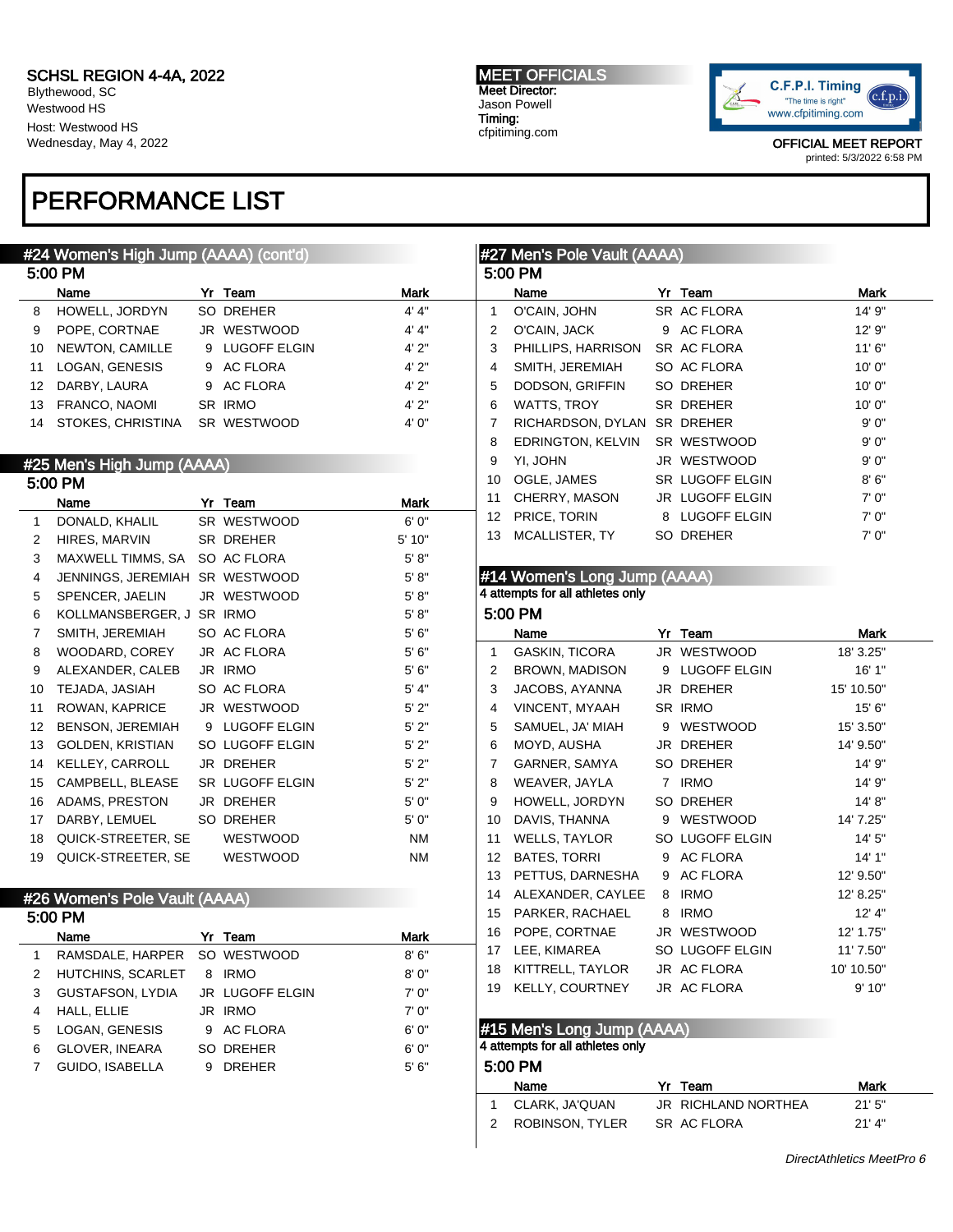Blythewood, SC Westwood HS Host: Westwood HS Wednesday, May 4, 2022

# PERFORMANCE LIST

#### MEET OFFICIALS Meet Director: Jason Powell Timing:

cfpitiming.com



|              | #15 Men's Long Jump (AAAA) (cont'd) |   |                     |             |                | #17 Men's Triple Jump (AAAA) (cont'd) |   |                     |            |
|--------------|-------------------------------------|---|---------------------|-------------|----------------|---------------------------------------|---|---------------------|------------|
|              | 5:00 PM                             |   |                     |             |                | 5:00 PM                               |   |                     |            |
|              | Name                                |   | Yr Team             | <b>Mark</b> |                | Name                                  |   | Yr Team             | Mark       |
| 3            | JENNINGS, NOAH                      |   | JR WESTWOOD         | 21' 2.75"   | 6              | WOODARD, COREY                        |   | JR AC FLORA         | 38' 9"     |
| 4            | CAMPBELL, BLEASE                    |   | SR LUGOFF ELGIN     | 20' 10.75"  | 7              | PRATT, MYLES                          |   | SO RICHLAND NORTHEA | 38'7"      |
| 5            | GOODWIN, TRENTON                    |   | SO DREHER           | 20' 5.25"   | 8              | <b>CUNNINGHAM, KEISH</b>              |   | 9 DREHER            | 38' 5"     |
| 6            | JEAN-PHILIPPE, ENO                  |   | SO RICHLAND NORTHEA | 19' 10.50"  | 9              | THIGPEN, IVORY                        |   | SO WESTWOOD         | 37' 4.50"  |
| 7            | WOODARD, COREY                      |   | JR AC FLORA         | 19' 9"      | 10             | DARBY, LEMUEL                         |   | SO DREHER           | 37' 4"     |
| 8            | PRATT, MYLES                        |   | SO RICHLAND NORTHEA | 19' 8.50"   | 11             | DE' JESUS, TY' LEK                    |   | SR LUGOFF ELGIN     | 37' 0.50"  |
| 9            | TEJADA, JASIAH                      |   | SO AC FLORA         | 19' 8.25"   | 12             | HENDERSON, CADEN                      |   | SR WESTWOOD         | 36' 9"     |
| 10           | DONALD, KHALIL                      |   | SR WESTWOOD         | 19'8"       | 13             | MACK, TYLER                           | 9 | DREHER              | 36' 2.75"  |
| 11           | <b>BRANCH, DOMINICK</b>             |   | SR IRMO             | 19' 7.50"   | 14             | <b>BACON, KYLE</b>                    | 9 | <b>LUGOFF ELGIN</b> | 36' 0"     |
| 12           | HARRISON, JAYDEN                    |   | JR WESTWOOD         | 19' 6"      | 15             | STEVE, HOLDEN                         |   | JR LUGOFF ELGIN     | 33' 2"     |
| 13           | DE' JESUS, TY' LEK                  |   | SR LUGOFF ELGIN     | 19' 1.25"   | 16             | PARNELL, EDDIE                        |   | SR LUGOFF ELGIN     | 32' 10"    |
| 14           | FRIDAY, JOHN                        |   | JR AC FLORA         | 19' 1"      | 17             | JONES, AUSTIN                         |   | JR DREHER           | 31' 5.50"  |
| 15           | <b>JACKSON, MARQUIS</b>             |   | JR DREHER           | 19' 1"      |                |                                       |   |                     |            |
| 16           | <b>BROWN, TAVEION</b>               |   | JR IRMO             | 18'7"       |                | #18 Women's Shot Put (AAAA)           |   |                     |            |
| 17           | JENNINGS, JEREMIAH SR WESTWOOD      |   |                     | 18' 5.50"   |                | 4 attempts for all athletes only      |   |                     |            |
| 18           | DARBY, LEMUEL                       |   | SO DREHER           | 18' 4"      |                | 5:00 PM                               |   |                     |            |
| 19           | JONES, AUSTIN                       |   | JR DREHER           | 18'1"       |                | Name                                  |   | Yr Team             | Mark       |
| 20           | <b>BACON, KYLE</b>                  |   | 9 LUGOFF ELGIN      | 17'2"       | $\mathbf 1$    | ARMSTRONG, ALANA SO IRMO              |   |                     | 31'9''     |
| 21           | ASHFORD, ELTON                      |   | 9 RICHLAND NORTHEA  | 16' 8''     | $\overline{2}$ | MCDONALD CRAFT, J SO AC FLORA         |   |                     | 31'6''     |
| 22           | STEVE, HOLDEN                       |   | JR LUGOFF ELGIN     | 16' 0"      | 3              | TAYLOR, CHERISH                       |   | 8 IRMO              | 29' 5"     |
| 23           | JONES, DARIUS                       |   | JR WESTWOOD         | <b>NM</b>   |                |                                       |   | <b>LUGOFF ELGIN</b> |            |
|              |                                     |   |                     |             | 4              | <b>CHARLES, KAMILLE</b>               | 9 |                     | 28'7"      |
|              | #16 Women's Triple Jump (AAAA)      |   |                     |             | 5              | <b>MORRIS, CHARLI</b>                 |   | JR LUGOFF ELGIN     | 27' 8.50"  |
|              | 4 attempts for all athletes only    |   |                     |             | 6              | OMEIRE, DESTINY                       | 9 | WESTWOOD            | 26' 10"    |
|              | 5:00 PM                             |   |                     |             | 7              | MILLER, GRACE E.                      | 8 | <b>LUGOFF ELGIN</b> | 26' 8"     |
|              |                                     |   |                     |             | 8              | WOODRUFF, CIERRA                      |   | SR WESTWOOD         | 26' 1"     |
|              | Name                                |   | Yr Team             | <b>Mark</b> | 9              | AQUIL, MONI                           | 8 | <b>DREHER</b>       | 26' 0"     |
| $\mathbf{1}$ | GRANT, MAKAYLA                      |   | SR IRMO             | 35' 3.50"   | 10             | RHODAN, LINCOLN                       | 9 | <b>IRMO</b>         | 24' 9"     |
| 2            | SANDERS, KENNEDI                    |   | 9 DREHER            | 32' 8.50"   | 11             | JACKSON, ERYN                         | 9 | <b>DREHER</b>       | 23' 10.25" |
| 3            | MOYD, AUSHA                         |   | JR DREHER           | 31' 11.50"  | 12             | EADDY, LACY                           | 8 | <b>DREHER</b>       | 23'7"      |
| 4            | <b>GLOVER, INEARA</b>               |   | SO DREHER           | 31' 11"     | 13             | <b>GROOME, MCKENZIE</b>               | 9 | <b>IRMO</b>         | 22' 10"    |
| 5            | WELLS, TAYLOR                       |   | SO LUGOFF ELGIN     | 30' 10.75"  | 14             | <b>GARNER, TRINITIE</b>               | 8 | DREHER              | 22' 2"     |
| 6            | LUCAS, LAYLA                        |   | SO LUGOFF ELGIN     | 30'1"       | 15             | NICHOLS, OLIVIA                       |   | SO LUGOFF ELGIN     | 21' 9.50"  |
| 7            | JONES, MIA                          | 9 | <b>DREHER</b>       | 28' 10.50"  | 16             | SIMON, ANGEL                          | 9 | <b>AC FLORA</b>     | $21'$ 4"   |
| 8            | LEE, KIMAREA                        |   | SO LUGOFF ELGIN     | 28'0"       | 17             | ADDISON, MEGAN                        |   | SO WESTWOOD         | 20' 6"     |
|              |                                     |   |                     |             | 18             | JOHNSON, LEEANN                       |   | 9 AC FLORA          | 18' 11"    |
|              | #17 Men's Triple Jump (AAAA)        |   |                     |             | 19             | DAVIS, JANAE                          |   | SR WESTWOOD         | 16'2"      |
|              | 4 attempts for all athletes only    |   |                     |             |                |                                       |   |                     |            |
|              | 5:00 PM                             |   |                     |             |                | #19 Men's Shot Put (AAAA)             |   |                     |            |
|              | Name                                |   | Yr Team             | <b>Mark</b> |                | 4 attempts for all athletes only      |   |                     |            |
| 1            | DONALD, KHALIL                      |   | SR WESTWOOD         | 42' 9"      |                | 5:00 PM                               |   |                     |            |
| 2            | SMITH, JEREMIAH                     |   | SO AC FLORA         | 41'5"       |                | Name                                  |   | Yr Team             | Mark       |
| 3            | JENNINGS, JEREMIAH SR WESTWOOD      |   |                     | 39'6''      | 1              | ROBINSON, JASIAH                      |   | JR DREHER           | 45' 1"     |
| 4            | FRIDAY, JOHN                        |   | JR AC FLORA         | 39'0''      | $\overline{2}$ | GALLEGOS, ALDO                        |   | JR LUGOFF ELGIN     | 42' 2"     |
| 5            | TEJADA, JASIAH                      |   | SO AC FLORA         | 38' 9"      | 3              | CHARLES, KARRINGT SR LUGOFF ELGIN     |   |                     | 42' 2"     |
|              |                                     |   |                     |             |                |                                       |   |                     |            |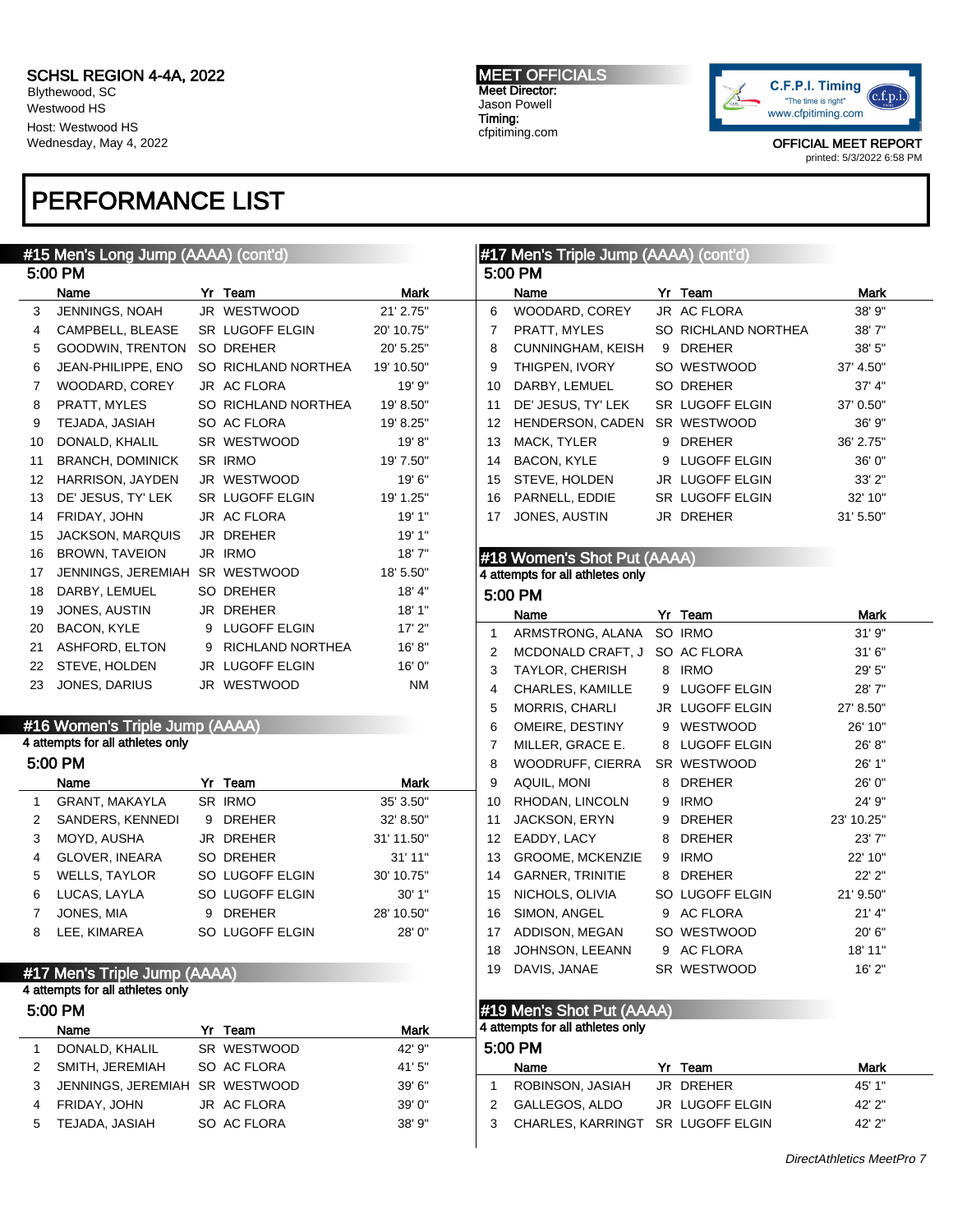Blythewood, SC Westwood HS Host: Westwood HS Wednesday, May 4, 2022

# PERFORMANCE LIST

#### MEET OFFICIALS Meet Director: Jason Powell Timing: cfpitiming.com



OFFICIAL MEET REPORT

printed: 5/3/2022 6:58 PM

| #19 Men's Shot Put (AAAA) (cont'd) |                                   |  |                     |             |    | #20 Women's Discus (AAAA) (cont'd) |                 |             |
|------------------------------------|-----------------------------------|--|---------------------|-------------|----|------------------------------------|-----------------|-------------|
|                                    | 5:00 PM                           |  |                     |             |    | 5:00 PM                            |                 |             |
|                                    | Name                              |  | Yr Team             | <b>Mark</b> |    | Name                               | Yr Team         | Mark        |
| 4                                  | LEWIS, MARCELLUS                  |  | SR IRMO             | 41' 5.50"   | 19 | SIMON, ANGEL                       | 9 AC FLORA      | 42' 2"      |
| 5                                  | JEFFCOAT, CHARLES SO DREHER       |  |                     | 41'4"       |    |                                    |                 |             |
| 6                                  | SETTLES, MICAIAH                  |  | SR AC FLORA         | 41'0"       |    | #21 Men's Discus (AAAA)            |                 |             |
| 7                                  | BROWN, DEJAWN                     |  | SR DREHER           | 40' 6"      |    | 4 attempts for all athletes only   |                 |             |
| 8                                  | LOTT, ZACHERY                     |  | SO AC FLORA         | 40' 0"      |    | 5:00 PM                            |                 |             |
| 9                                  | WHITE, QUINCY                     |  | SR RICHLAND NORTHEA | 39' 8"      |    | Name                               | Yr Team         | <b>Mark</b> |
| 10                                 | ROWSON, DANIEL                    |  | SR LUGOFF ELGIN     | 39' 0.50"   | 1  | SETTLES, MICAIAH                   | SR AC FLORA     | 179' 9"     |
| 11                                 | HAIRENS, VERNEN                   |  | SO IRMO             | 38'7"       | 2  | WHITMORE, MALACHI JR WESTWOOD      |                 | 130' 11"    |
| 12                                 | <b>BAKER, DEMAURIUS</b>           |  | SO AC FLORA         | 38' 0"      | 3  | OUTTEN, KHADOPHIE SO LUGOFF ELGIN  |                 | 128' 2"     |
| 13                                 | CARTER, ZACHARY                   |  | 8 IRMO              | 38'0"       | 4  | JACKSON, JAYLEN                    | SR DREHER       | 121'5''     |
| 14                                 | ROGERS, WARREN                    |  | JR WESTWOOD         | 37' 8''     | 5  | CASTLES, BRAYDON SR LUGOFF ELGIN   |                 | 115'5''     |
| 15                                 | OMARI, MILLS                      |  | JR IRMO             | 37' 7.75"   | 6  | HAIRENS, VERNEN                    | SO IRMO         | 113' 6"     |
| 16                                 | SUGGS, WILLIAM                    |  | SR DREHER           | 37'5''      | 7  | <b>BAKER, DEMAURIUS</b>            | SO AC FLORA     | 113'0"      |
| 17                                 | WHITMORE, MALACHI JR WESTWOOD     |  |                     | 36' 3"      | 8  | LEWIS, MARCELLUS                   | SR IRMO         |             |
| 18                                 | JOYNER, EVERETT                   |  | JR RICHLAND NORTHEA | 36' 0"      |    |                                    |                 | 111'3"      |
| 19                                 | MCNEIL, ZAHCARIO                  |  | SO WESTWOOD         | 35' 8"      | 9  | WILLIAMS, JERMONT SO AC FLORA      |                 | 110'0"      |
| 20                                 | OUTTEN, KHADOPHIE SO LUGOFF ELGIN |  |                     | 35' 7"      | 10 | CHARLES, KARRINGT SR LUGOFF ELGIN  |                 | 109' 9"     |
| 21                                 | JACKSON, JAQUAN                   |  | SR RICHLAND NORTHEA | 35' 5"      | 11 | GALLEGOS, ALDO                     | JR LUGOFF ELGIN | 107'8"      |
| 22                                 | SIONE, SAMSON                     |  | JR RICHLAND NORTHEA | 34' 3.50"   | 12 | SUGGS, WILLIAM                     | SR DREHER       | 105'7"      |
| 23                                 | PERKINS, ALBERT                   |  | SO AC FLORA         | 32' 11"     | 13 | NZEWI, FAVOUR                      | SR AC FLORA     | 105'0"      |
| 24                                 | BURNS, JALEN                      |  | SO WESTWOOD         | 30' 2"      | 14 | JEFFCOAT, CHARLES SO DREHER        |                 | 100' 2"     |
| 25                                 | NZEWI, FAVOUR                     |  | SR AC FLORA         | <b>NM</b>   | 15 | ROGERS, WARREN                     | JR WESTWOOD     | 96' 3"      |
|                                    |                                   |  |                     |             | 16 | MCCLINTON, JAQUAN JR DREHER        |                 | 95' 0"      |
|                                    |                                   |  |                     |             | 17 | YOUNG, MELEQUE                     | SR WESTWOOD     | 82' 11"     |
|                                    | #20 Women's Discus (AAAA)         |  |                     |             | 18 | OMARI, MILLS                       | JR IRMO         | 82'3''      |
|                                    | 4 attempts for all athletes only  |  |                     |             | 19 | GILES, NAJJARAI                    | JR WESTWOOD     | 70'8"       |
|                                    | 5:00 PM                           |  |                     |             | 20 | HAM, BRYANT                        | 9 IRMO          | 61'5''      |
|                                    | Name                              |  | Yr Team             | Mark        |    |                                    |                 |             |
| 1                                  | MCDONALD CRAFT, J SO AC FLORA     |  |                     | 106' 4"     |    | #22 Women's Javelin (AAAA)         |                 |             |
| 2                                  | <b>CHARLES, KAMILLE</b>           |  | 9 LUGOFF ELGIN      | 81'4"       |    | 4 attempts for all athletes only   |                 |             |
| 3                                  | OMEIRE, DESTINY                   |  | 9 WESTWOOD          | 81'4"       |    | 5:00 PM                            |                 |             |
| 4                                  | <b>MORRIS, CHARLI</b>             |  | JR LUGOFF ELGIN     | 79' 3"      |    | Name                               | Yr Team         | <b>Mark</b> |
| 5                                  | WOODRUFF, CIERRA SR WESTWOOD      |  |                     | 78'6"       | 1  | CHARLES, KAMILLE                   | 9 LUGOFF ELGIN  | 79' 11"     |
| 6                                  | GALIMBA, AMELIE                   |  | SO DREHER           | 75' 9"      | 2  | MORRIS, CHARLI                     | JR LUGOFF ELGIN | 75' 1"      |
| 7                                  | ZIEGLER, ALASKA                   |  | JR IRMO             | 69' 5"      | 3  | MCDONALD CRAFT, J SO AC FLORA      |                 | 70'0"       |
| 8                                  | MILLER, GRACE E.                  |  | 8 LUGOFF ELGIN      | 66' 9"      | 4  | TUTT, ABBIGAIL                     | SO LUGOFF ELGIN | 68' 10"     |
| 9                                  | ARMSTRONG, ALANA                  |  | SO IRMO             | 63'8"       | 5  | <b>GLOVER, INEARA</b>              | SO DREHER       | 63' 2"      |
| 10                                 | ADDISON, MEGAN                    |  | SO WESTWOOD         | 53' 7.50"   | 6  | MILLER, GRACE E.                   | 8 LUGOFF ELGIN  | 59' 8.50"   |
| 11                                 | RHODAN, LINCOLN                   |  | 9 IRMO              | 52' 6"      | 7  | DORNIK, HANNAH SO                  | SO DREHER       | 57' 9"      |
| 12                                 | SOLAN, ZALIKA                     |  | JR DREHER           | 51' 11"     | 8  | CHARLTON, EMMA                     | SR DREHER       | 57' 0"      |
| 13                                 | NICHOLS, OLIVIA                   |  | SO LUGOFF ELGIN     | 51' 4.50"   | 9  | RAMSDALE, HARPER                   | SO WESTWOOD     | 56' 1"      |
| 14                                 | JACKSON, ERYN                     |  | 9 DREHER            | 50' 6"      | 10 | ROBINSON, ALEAN                    | SO WESTWOOD     | 55' 5''     |
| 15                                 | <b>TAYLOR, CHERISH</b>            |  | 8 IRMO              | 49' 6"      | 11 | ZIEGLER, ALASKA                    | JR IRMO         | 55'1"       |
| 16                                 | DOLO, MASSA                       |  | JR WESTWOOD         | 48' 6"      | 12 | GONZALEZ, ANGELYN                  | 9 DREHER        | 53' 5''     |
| 17                                 | ROBINSON, BRIANNA                 |  | SO DREHER           | 46' 11"     | 13 | WOODRUFF, CIERRA                   | SR WESTWOOD     | 53' 0"      |
| 18                                 | JOHNSON, LEEANN                   |  | 9 AC FLORA          | 45' 8"      |    |                                    |                 |             |